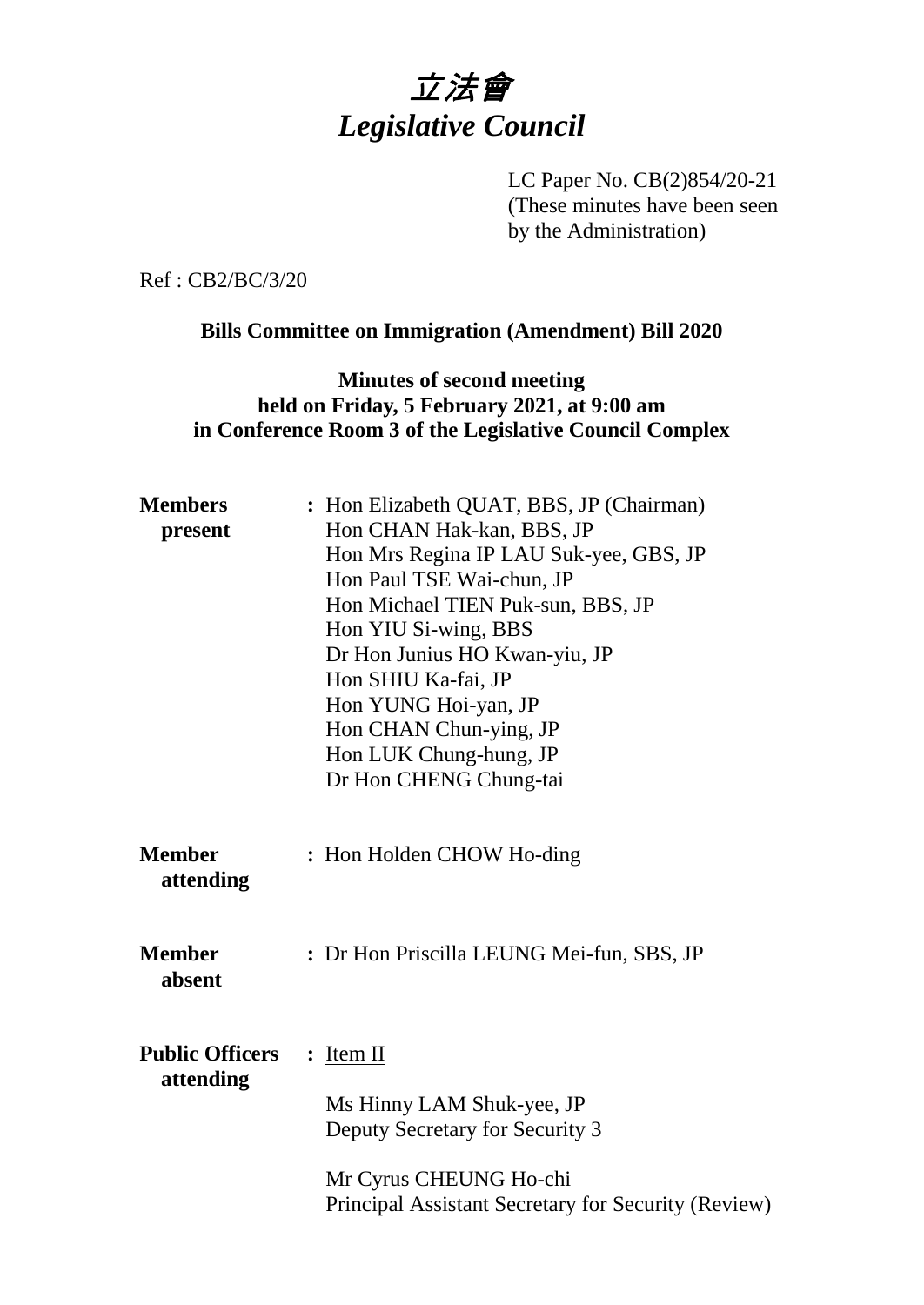|                               | Mr Ronald HO Tze-tao<br><b>Assistant Secretary for Security (Review) 1</b>                                 |
|-------------------------------|------------------------------------------------------------------------------------------------------------|
|                               | Mr CHAN Wai-lit<br><b>Assistant Director of Immigration (Enforcement)</b>                                  |
|                               | Ms Sally CHEUNG Sau-yin<br><b>Assistant Director of Immigration</b><br>(Removal Assessment and Litigation) |
|                               | Ms Monica LAW Man-yuen<br><b>Senior Assistant Law Draftsman</b><br>Department of Justice                   |
|                               | Mr Alan CHONG Ka-ning<br><b>Senior Government Counsel</b><br>Department of Justice                         |
| <b>Clerk</b> in<br>attendance | : Miss Betty MA<br>Chief Council Secretary (2) 1                                                           |
| <b>Staff</b> in<br>attendance | : Miss Joyce CHAN<br><b>Assistant Legal Adviser 1</b>                                                      |
|                               | Ms Gloria TSANG<br>Senior Council Secretary (2) 7                                                          |
|                               | <b>Miss Lulu YEUNG</b><br>Clerical Assistant (2) 1                                                         |

# **I. Application for late membership**

Members accepted the application for late membership from Ms YUNG Hoi-yan in accordance with Rule 23 of the House Rules.

# **II. Meeting with the Administration**

2. The Bills Committee deliberated (index of proceedings attached at **Annex**).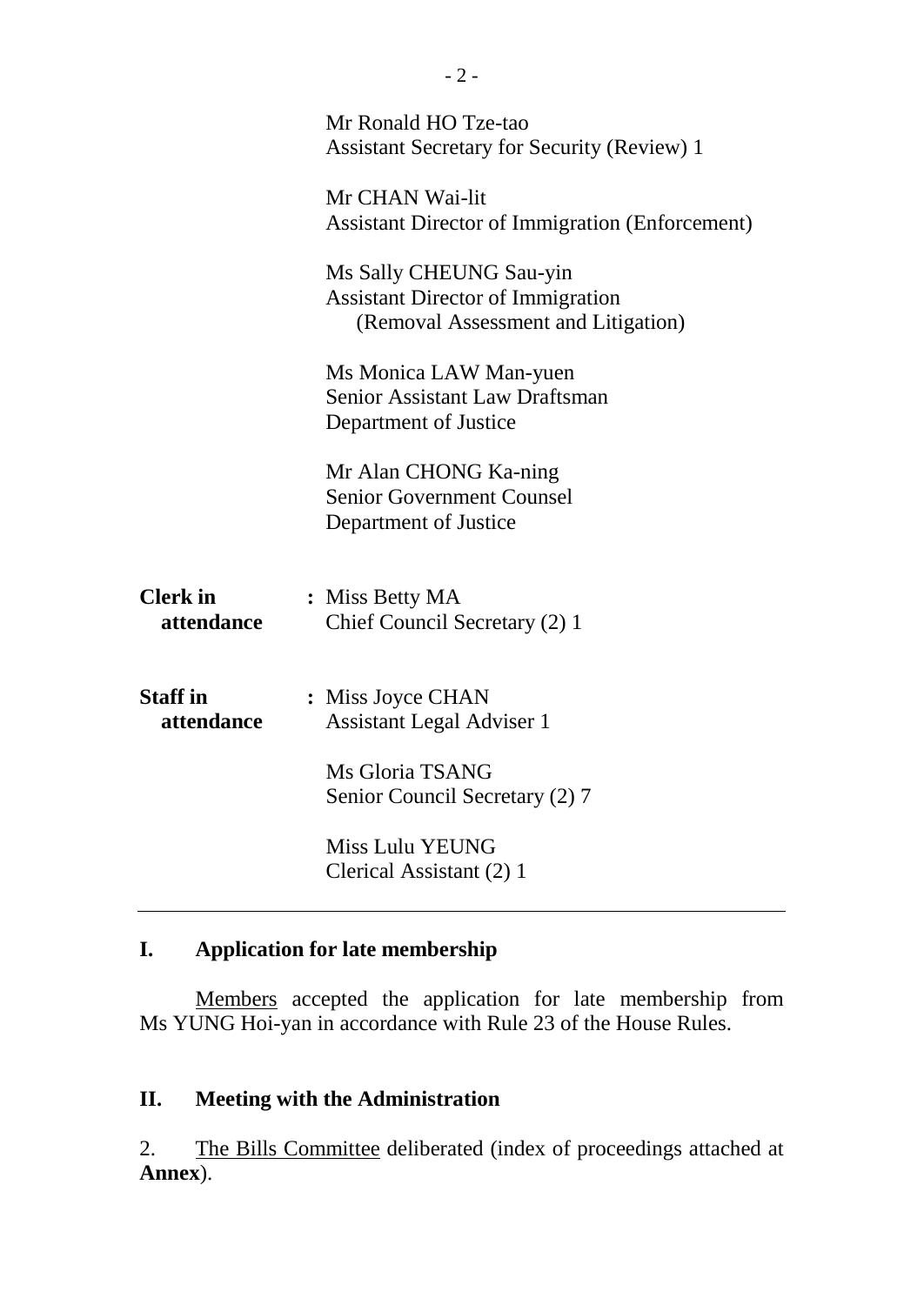3. The Bills Committee requested the Administration to provide the following information before the next meeting:

- (a) details in respect of the proposed amendments to the Firearms and Ammunition Ordinance (Cap. 238) and the Weapons Ordinance (Cap. 217) to designate the Immigration Service as one of the classes of persons who may possess arms, ammunition and weapons, including the historical factors, existing challenges encountered by Immigration officers deployed at the Castle Peak Bay Immigration Centre as well as rationale and justifications for the proposed amendments;
- (b) factors which have been considered in relation to the detention of non-refoulement claimants and response to members' views in this regard;
- (c) written responses to various issues raised in the submissions received from deputations/individuals on the Immigration (Amendment) Bill 2020 ("the Bill"); and
- (d) the major differences between the amendment proposals in the Bill and the proposed legislative amendments previously discussed at various meetings of the Panel on Security and the Subcommittee to Follow Up Issues Relating to the Unified Screening Mechanism for Non-refoulement Claims formed under the House Committee.

#### **III. Any other business**

4. The Chairman said that another meeting would be scheduled to continue discussion with the Administration, and members would be informed of the meeting date in due course.

5. There being no other business, the meeting ended at 10:34 am.

Council Business Division 2 Legislative Council Secretariat 8 March 2021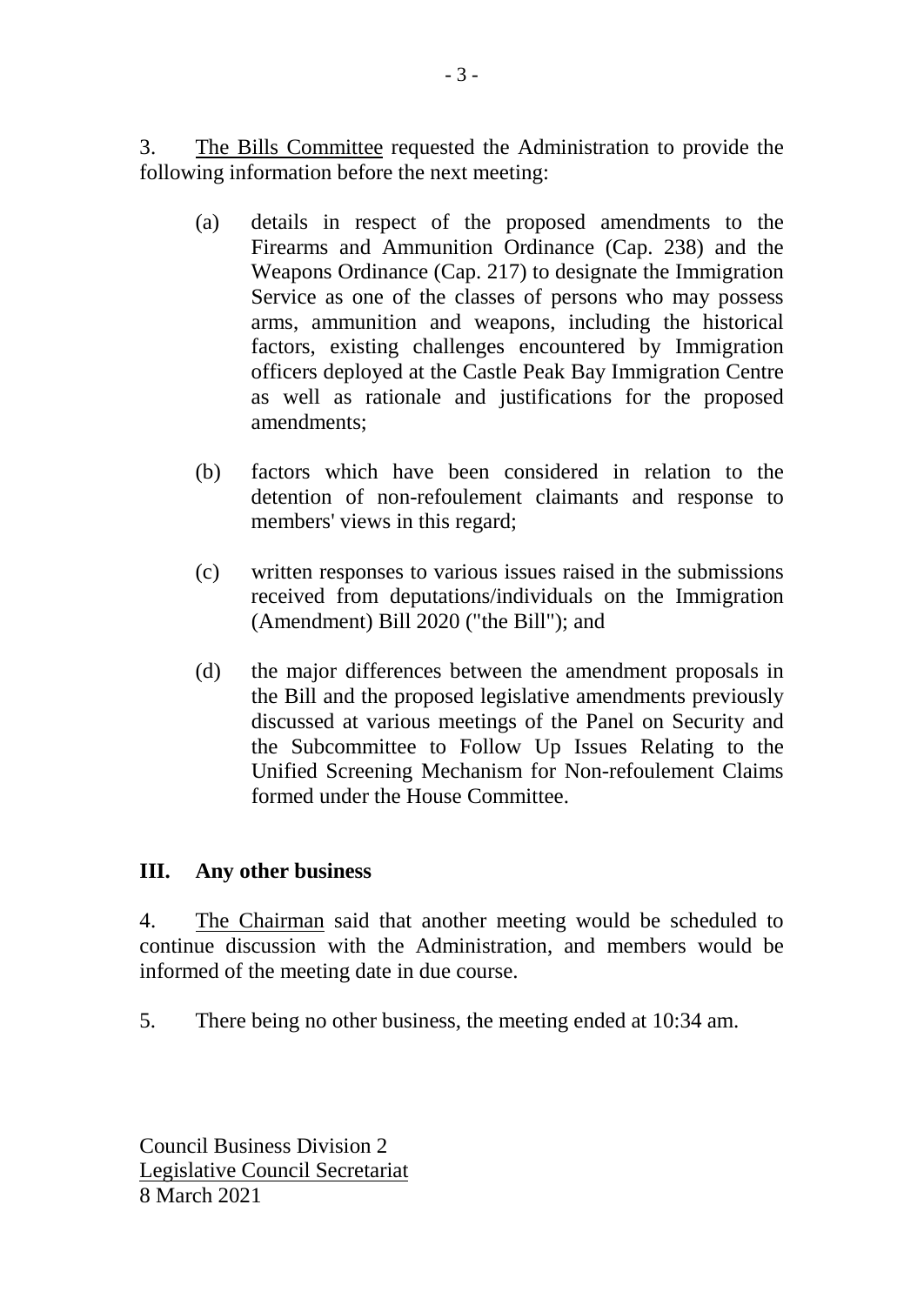## **Proceedings of second meeting of the Bills Committee on Immigration (Amendment) Bill 2020 held on Friday, 5 February 2021, at 9:00 am in Conference Room 3 of the Legislative Council Complex**

| <b>Time</b>                    | <b>Speaker</b>                                        | Subject(s) / Discussion                                                                                                                                                                                                                                                                                                                                                                                                                                                                                                                                                                                                                                                            | <b>Action</b>   |
|--------------------------------|-------------------------------------------------------|------------------------------------------------------------------------------------------------------------------------------------------------------------------------------------------------------------------------------------------------------------------------------------------------------------------------------------------------------------------------------------------------------------------------------------------------------------------------------------------------------------------------------------------------------------------------------------------------------------------------------------------------------------------------------------|-----------------|
| marker<br>$000640 -$<br>000703 | Chairman                                              | Application for late membership                                                                                                                                                                                                                                                                                                                                                                                                                                                                                                                                                                                                                                                    | <b>Required</b> |
| $000704 -$<br>001143           | Chairman<br>Mr SHIU Ka-fai<br>Clerk<br>Mr YIU Si-wing | Mr SHIU Ka-fai's enquiry and the Clerk's response<br>regarding receiving public views on the Immigration<br>(Amendment) Bill 2020 ("the Bill") via Zoom<br>videoconferencing.<br>The Chairman pointed out that it was agreed at the last                                                                                                                                                                                                                                                                                                                                                                                                                                           |                 |
|                                |                                                       | meeting that written views on the Bill be invited by<br>posting a notice on the website of the Legislative<br>The submissions received had been issued to<br>Council.<br>members and forwarded to the Administration for<br>written response. The Administration was requested<br>to provide relevant responses before the next meeting.                                                                                                                                                                                                                                                                                                                                           | <b>Admin</b>    |
| $001144 -$<br>002007           | Chairman<br>Mr Michael TIEN<br>Admin                  | Mr Michael TIEN expressed concern about the<br>proposed legislative amendments to the Firearms and<br>Ammunition Ordinance (Cap. 238) ("FAO") and the<br>Weapons Ordinance (Cap. 217) ("WO") to designate<br>the Immigration Service as one of the classes of persons<br>who might possess arms, ammunition and weapons on<br>behalf of the Government.<br>He was particularly<br>concerned that the proposed amendments were not<br>merely confined to officers deployed at the Castle Peak<br>Bay Immigration Centre ("CIC") and that new firearms<br>and weapons, such as rifles, would also be exempted to<br>be possessed by the Immigration Service under the<br>amendments. |                 |
|                                |                                                       | The Administration responded that the Immigration<br>Department ("ImmD") had all along decided on the use<br>of suitable weapons and anti-riot equipment based on<br>the operational needs and actual circumstances. While<br>ImmD had no plan to change the existing policy and<br>practice for officers at CIC to be provided with suitable<br>anti-riot equipment, it would keep in view the future<br>needs and suitably adjust the policy and practice as and<br>when necessary taking into account the evolving<br>situation and operational needs.                                                                                                                          |                 |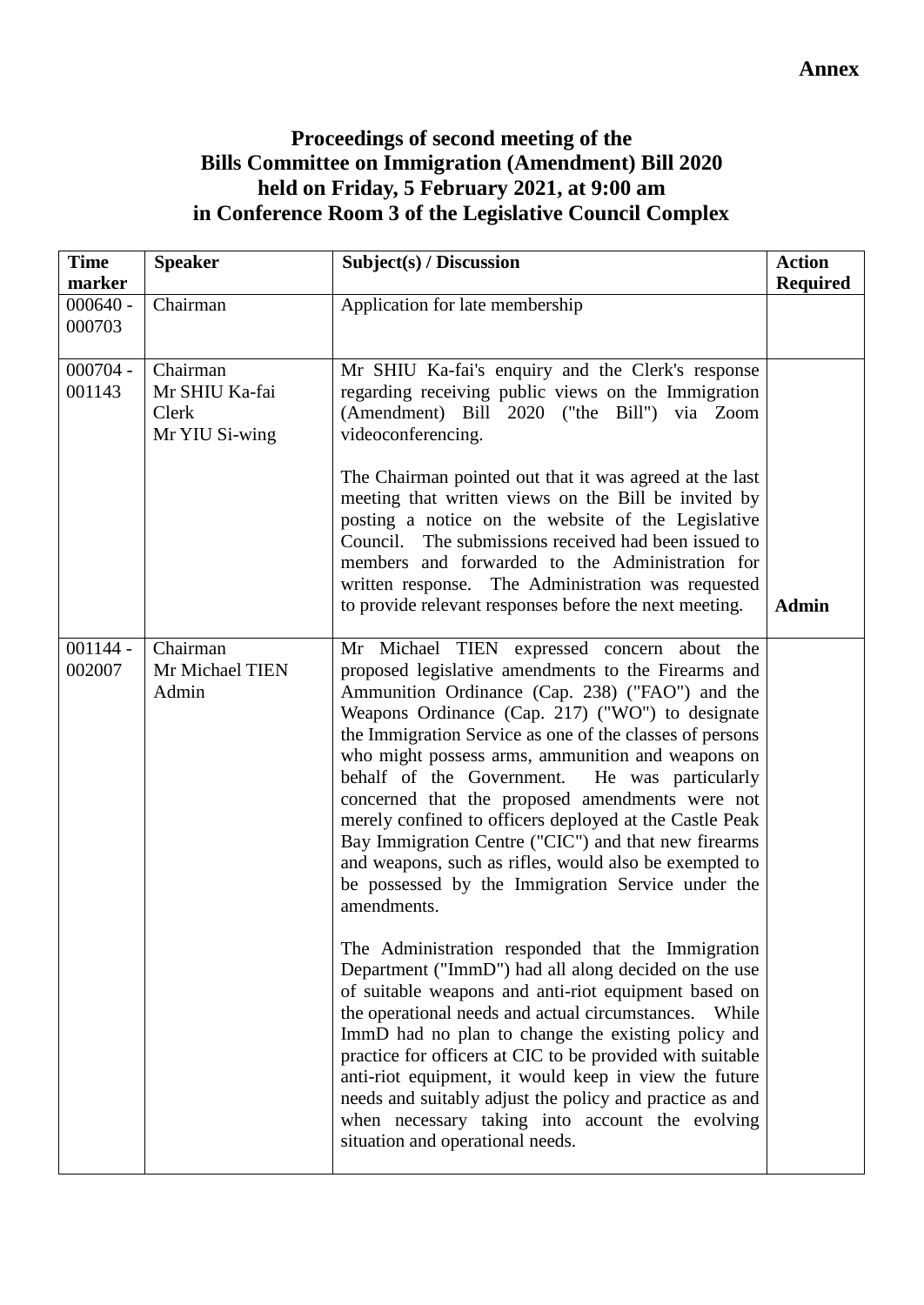| <b>Time</b><br>marker | <b>Speaker</b>                      | Subject(s) / Discussion                                                                                                                                                                                                                                                                                                                                                                                                                                                                                                                                                                                                                                                                                                                                                                                                                                                                                                                                                                                                                                                                                                                                                                                                                                                                                                                                                                                                                                                                              | <b>Action</b><br><b>Required</b> |
|-----------------------|-------------------------------------|------------------------------------------------------------------------------------------------------------------------------------------------------------------------------------------------------------------------------------------------------------------------------------------------------------------------------------------------------------------------------------------------------------------------------------------------------------------------------------------------------------------------------------------------------------------------------------------------------------------------------------------------------------------------------------------------------------------------------------------------------------------------------------------------------------------------------------------------------------------------------------------------------------------------------------------------------------------------------------------------------------------------------------------------------------------------------------------------------------------------------------------------------------------------------------------------------------------------------------------------------------------------------------------------------------------------------------------------------------------------------------------------------------------------------------------------------------------------------------------------------|----------------------------------|
| $002008 -$<br>003559  | Chairman<br>Mr YIU Si-wing<br>Admin | Mr YIU Si-wing's enquiries regarding:<br>(a) any quantitative criteria in respect of the proposed<br>factors which could justify detention for a longer<br>period, as some of the factors appeared to be<br>subjective and vague;<br>(b) number of members currently appointed to the<br>Torture Claims Appeal Board ("TCAB"); and                                                                                                                                                                                                                                                                                                                                                                                                                                                                                                                                                                                                                                                                                                                                                                                                                                                                                                                                                                                                                                                                                                                                                                   |                                  |
|                       |                                     | (c) how the treatment rendered to claimants in terms of<br>human rights protection in Hong Kong after the<br>legislative amendments compared with that in<br>western countries.                                                                                                                                                                                                                                                                                                                                                                                                                                                                                                                                                                                                                                                                                                                                                                                                                                                                                                                                                                                                                                                                                                                                                                                                                                                                                                                      |                                  |
|                       |                                     | The Administration responded that:<br>(a) in accordance with the detention policy, the period<br>of detention was considered having regard to the<br>specific circumstances and facts of the individual<br>case. Although ImmD would as necessary seek<br>extra manpower resources when there was a large<br>number of claims pending screening, there might be<br>situations beyond the control of ImmD (e.g. some<br>countries needed more time to issue travel<br>documents). It was thus proposed that three<br>additional factors be included in the Immigration<br>Ordinance (Cap. 115) ("IO") in relation to the<br>consideration on whether a period of detention was<br>reasonable and lawful.<br>As with the current<br>practice, ImmD needed to state clearly the factors<br>that had been taken into account for each individual<br>The court would also adopt a stringent<br>case.<br>approach in assessing whether the detention period<br>was reasonable or not, as well as whether the delay<br>of a case was attributable to ImmD's handling<br>procedure or claimants themselves.<br>It was<br>highlighted that ImmD would continue to adhere to<br>the <i>Hardial</i> Singh principle in exercising its<br>detention power;<br>(b) the screening time of a claim by ImmD had reduced<br>from around 25 weeks before to about 10 weeks<br>now. The handling time of an appeal by TCAB<br>had also been reduced to 26 weeks now and<br>hopefully would be further reduced after the |                                  |
|                       |                                     | backlog was cleared later this year. With the<br>appeal procedures streamlined under the Bill, it was<br>expected that the handling time could be further<br>reduced;                                                                                                                                                                                                                                                                                                                                                                                                                                                                                                                                                                                                                                                                                                                                                                                                                                                                                                                                                                                                                                                                                                                                                                                                                                                                                                                                |                                  |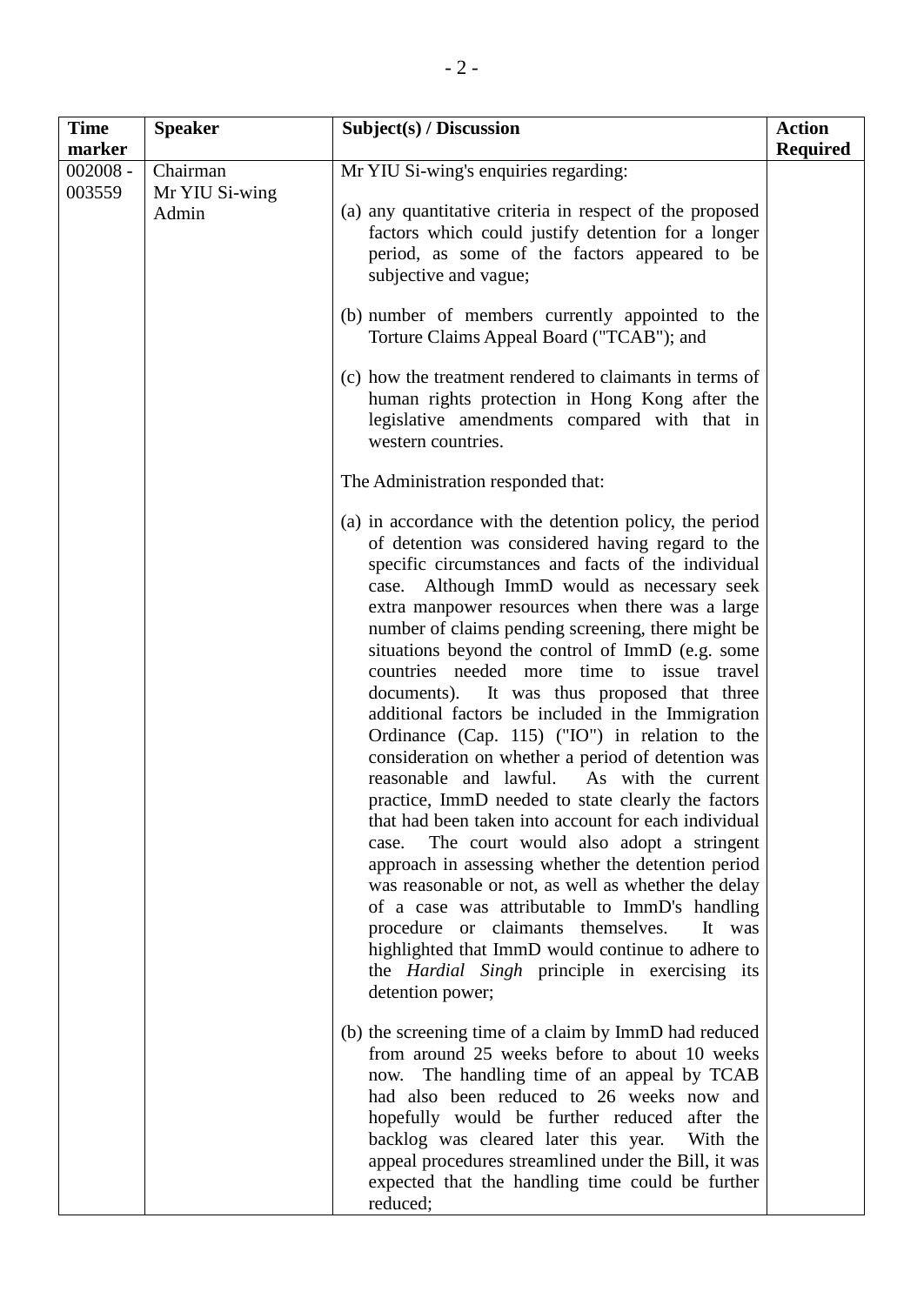| <b>Time</b>          | <b>Speaker</b>                          | Subject(s) / Discussion                                                                                                                                                                                                                                                                                                                                                                                                                                                                                                                                                                                                                                                                                                                                                                                                                                                                                                                                                                                                                                                                                       | <b>Action</b>   |
|----------------------|-----------------------------------------|---------------------------------------------------------------------------------------------------------------------------------------------------------------------------------------------------------------------------------------------------------------------------------------------------------------------------------------------------------------------------------------------------------------------------------------------------------------------------------------------------------------------------------------------------------------------------------------------------------------------------------------------------------------------------------------------------------------------------------------------------------------------------------------------------------------------------------------------------------------------------------------------------------------------------------------------------------------------------------------------------------------------------------------------------------------------------------------------------------------|-----------------|
| marker               |                                         |                                                                                                                                                                                                                                                                                                                                                                                                                                                                                                                                                                                                                                                                                                                                                                                                                                                                                                                                                                                                                                                                                                               | <b>Required</b> |
|                      |                                         | (c) TCAB was substantially expanded in the past years<br>to handle the heavy caseload and there were 92<br>TCAB members as at 31 October 2020. As the<br>number of pending appeal cases has been<br>substantially reduced (about 1700 cases now),<br>some existing members would be retired upon<br>expiry of their current appointment term. As at<br>1 February 2021, there were 76 TCAB members; and                                                                                                                                                                                                                                                                                                                                                                                                                                                                                                                                                                                                                                                                                                       |                 |
|                      |                                         | (d) in proposing the legislative amendments, the<br>Government had made reference to other countries<br>in handling claims or asylum requests, such as the<br>languages used in screening interview and the<br>considerations to be taken into account when<br>assessing the uncontrollable circumstances. It was<br>especially pointed out that<br>the<br>existing<br>publicly-funded legal assistance ("PFLA") provided<br>to claimants at the screening stage was without<br>upper limit, which was different from the majority<br>of western countries where a statutory limit was set.<br>That said, the Government was reviewing the<br>provision of PFLA and whether a similar cap should<br>be imposed like the practice in Canada or the<br>United Kingdom, etc. Nevertheless, members'<br>attention was drawn to the high standards of<br>fairness as required by the court in the handling of<br>non-refoulement claims.<br>As a matter of public accountability, Mr YIU was of the<br>view that a cap should be imposed on PFLA.<br>The<br>Chairman requested the Administration to report to the |                 |
|                      |                                         | Legislative Council upon the completion of the review<br>on the provision of PFLA.                                                                                                                                                                                                                                                                                                                                                                                                                                                                                                                                                                                                                                                                                                                                                                                                                                                                                                                                                                                                                            |                 |
| $003600 -$<br>004909 | Chairman<br>Dr CHENG Chung-tai<br>Admin | Dr CHENG Chung-tai's concerns regarding:<br>(a) the proposed legislative amendments to FAO and<br>WO to designate the Immigration Service as one of<br>the classes of persons who might possess arms,<br>ammunition and weapons on behalf of the<br>Government would give an impression that the<br>Administration had a plan to detain claimants in a<br>large-scale manner;                                                                                                                                                                                                                                                                                                                                                                                                                                                                                                                                                                                                                                                                                                                                 |                 |
|                      |                                         | (b) details and clarification of paragraph 4 of the<br>Administration's reply to the letter from the<br>Assistant Legal Adviser, specifically the statement<br>that "the Government will not disclose to such<br>authorities whether the person concerned has lodged                                                                                                                                                                                                                                                                                                                                                                                                                                                                                                                                                                                                                                                                                                                                                                                                                                          |                 |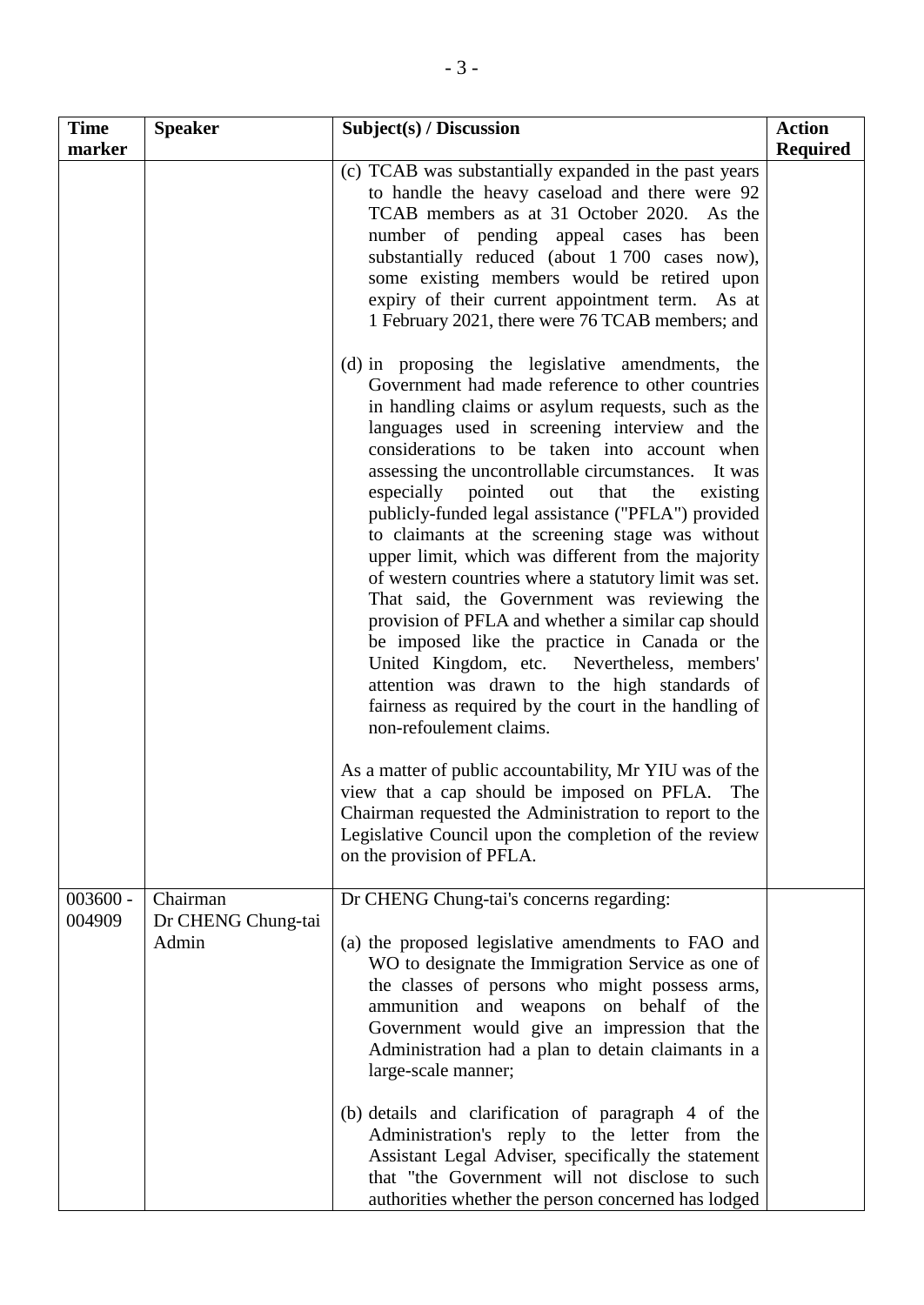| <b>Time</b><br>marker | <b>Speaker</b> | Subject(s) / Discussion                                                                                                                                                                                                                                                                                                                                                                                                                                                                                                                                                                                                                                                                                                                                                                                                                                                                                    | <b>Action</b><br><b>Required</b> |
|-----------------------|----------------|------------------------------------------------------------------------------------------------------------------------------------------------------------------------------------------------------------------------------------------------------------------------------------------------------------------------------------------------------------------------------------------------------------------------------------------------------------------------------------------------------------------------------------------------------------------------------------------------------------------------------------------------------------------------------------------------------------------------------------------------------------------------------------------------------------------------------------------------------------------------------------------------------------|----------------------------------|
|                       |                | any non-refoulement claim in Hong Kong when<br>making arrangements for removal"; and                                                                                                                                                                                                                                                                                                                                                                                                                                                                                                                                                                                                                                                                                                                                                                                                                       |                                  |
|                       |                | (c) whether the requirements relating to the collection<br>of personal data appearing in the travel documents<br>of passengers and crew members while they were<br>still at the departure places under the proposed<br>Advance Passenger Information ("API") system<br>would breach the local legislation of the respective<br>overseas countries, as well as the operation details<br>of the API system.                                                                                                                                                                                                                                                                                                                                                                                                                                                                                                  |                                  |
|                       |                | The Administration responded that:                                                                                                                                                                                                                                                                                                                                                                                                                                                                                                                                                                                                                                                                                                                                                                                                                                                                         |                                  |
|                       |                | (a) the proposed amendments to FAO and WO aimed to<br>provide flexibility to ImmD and remove the<br>burden<br>administrative<br>the<br>departments<br>on<br>concerned. There was no plan to extensively<br>upgrade the anti-riot equipment currently provided<br>to officers deployed at CIC;                                                                                                                                                                                                                                                                                                                                                                                                                                                                                                                                                                                                              |                                  |
|                       |                | (b) the Government had no plan to widely expand the<br>number of claimants to be detained. In fact, CIC<br>was the only detention facility currently in use<br>which could accommodate about 500 detainees<br>pending removal. The Tai Tam Gap Correctional<br>Institution ("TGCI") to be commissioned shortly<br>would provide an additional detention capacity of<br>160. The figure represented only a small portion<br>of the some 13 000 claimants still remaining in<br>Hong Kong;                                                                                                                                                                                                                                                                                                                                                                                                                   |                                  |
|                       |                | (c) "such authorities"<br>in paragraph<br>of<br>$\overline{4}$<br>the<br>Administration's reply referred to the authorities in<br>source countries.<br>Under the proposed<br>the<br>legislative amendments, when a claim was rejected<br>by ImmD, the Government could in parallel liaise<br>with relevant authorities for the purpose of making<br>arrangements for removal (such as issuance of<br>travel documents which very often took some time).<br>Nevertheless, ImmD would not execute the removal<br>of a claimant with a pending appeal to TCAB.<br>ImmD would also temporarily suspend removal of<br>an unsuccessful claimant if the person had filed an<br>application for leave to judicial review.<br>Such<br>arrangement sought to save time and to facilitate the<br>removal of the claimants concerned as soon as<br>practicable when the legal proceedings had been<br>disposed of; and |                                  |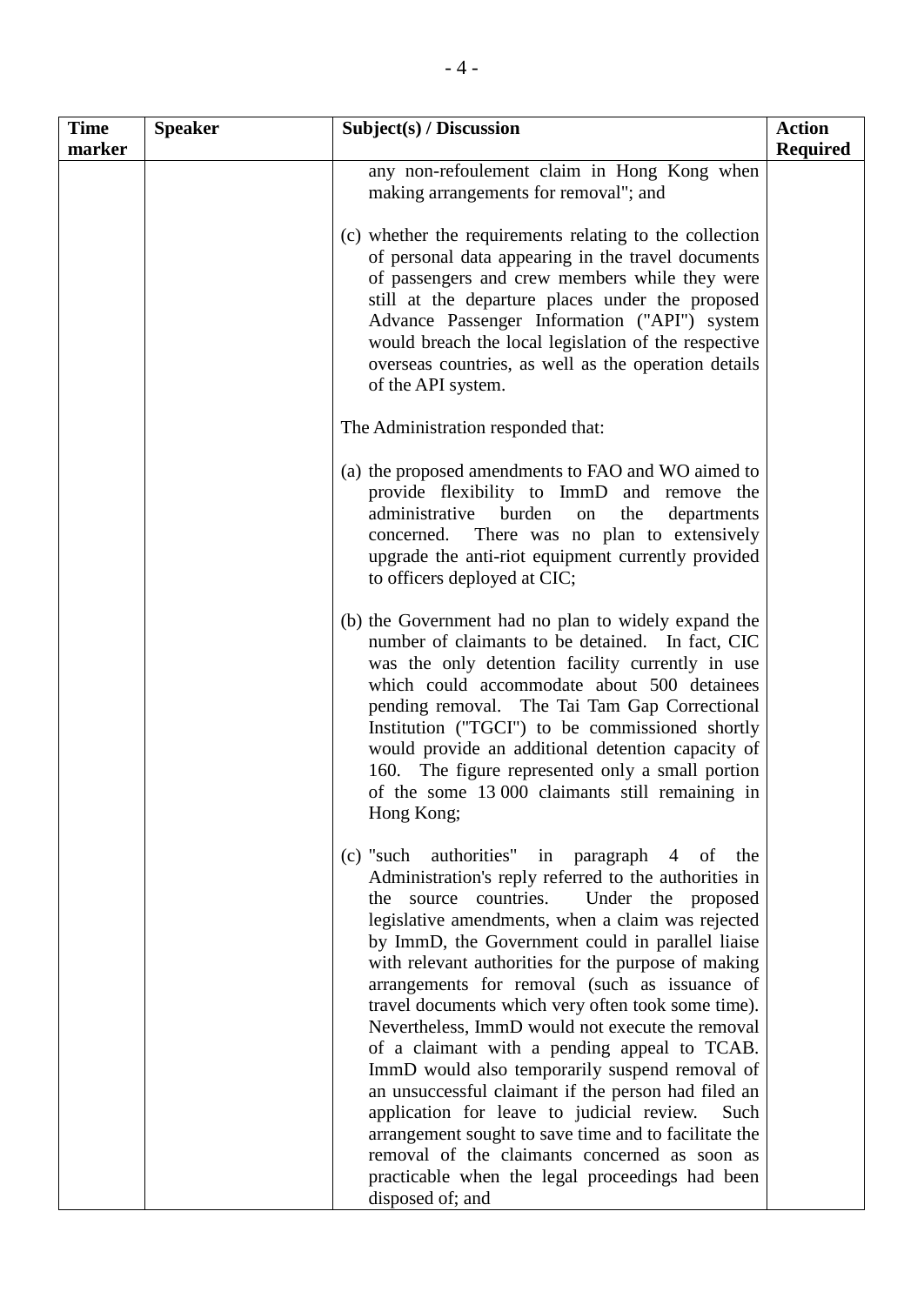| <b>Time</b><br>marker | <b>Speaker</b>                       | Subject(s) / Discussion                                                                                                                                                                                                                                                                                                                                                                                                                                                                                                                                                                                                                                                                                                                                                                                                                                                                                                                                                                                                                                                                        | <b>Action</b><br><b>Required</b> |
|-----------------------|--------------------------------------|------------------------------------------------------------------------------------------------------------------------------------------------------------------------------------------------------------------------------------------------------------------------------------------------------------------------------------------------------------------------------------------------------------------------------------------------------------------------------------------------------------------------------------------------------------------------------------------------------------------------------------------------------------------------------------------------------------------------------------------------------------------------------------------------------------------------------------------------------------------------------------------------------------------------------------------------------------------------------------------------------------------------------------------------------------------------------------------------|----------------------------------|
|                       |                                      | (d) the proposed API system was a requirement of the<br>International Civil Aviation Organization ("ICAO")<br>introduced in 2018 and there were so far over 90<br>countries having implemented the requirement.<br>The Government proposed to empower the<br>Secretary for Security to make regulations under IO<br>implement API in Hong Kong.<br>The<br>to<br>Government had been studying how API system<br>should be implemented in Hong Kong, having<br>regard to ICAO's requirements and the operational<br>experience worldwide. It was pointed out that the<br>data of passengers and crew members to be<br>collected through the proposed API system should<br>be no different from the personal information that<br>ImmD would have access to when relevant persons<br>were presented to ImmD officers for immigration<br>clearance upon their arrival in Hong Kong. ImmD<br>would continue to handle the personal data<br>collected with care and in full compliance with the<br>requirements of the Personal Data (Privacy)<br>Ordinance (Cap. 486).                               |                                  |
| $004910 -$<br>010242  | Chairman<br>Ms YUNG Hoi-yan<br>Admin | Ms YUNG<br>Hoi-yan's concerns<br>and suggestions<br>regarding:<br>(a) further improvement to the procedures of TCAB,<br>including PFLA arrangement during appeal, should<br>be considered with a view to further expediting the<br>handling of appeal cases; and<br>(b) in addition to combating unlawful employment,<br>detaining claimants, who posed a threat to public<br>security and public interests, in detention centres<br>would be an effective measure to further reduce the<br>number of claimants entering and staying at Hong<br>She called on the Administration to<br>Kong.<br>consider including such additional factor(s) for the<br>determination of the reasonableness of the detention<br>period under the Bill.<br>The Administration responded that:<br>(a) there were over 6 500 cases pending appeal at the<br>peak period. With additional manpower support<br>and TCAB's effort, it was expected that TCAB<br>would be able to complete the processing and<br>decide on the pending appeals (about 1 700 cases as<br>at 31 October 2020) by mid-2021 the earliest; |                                  |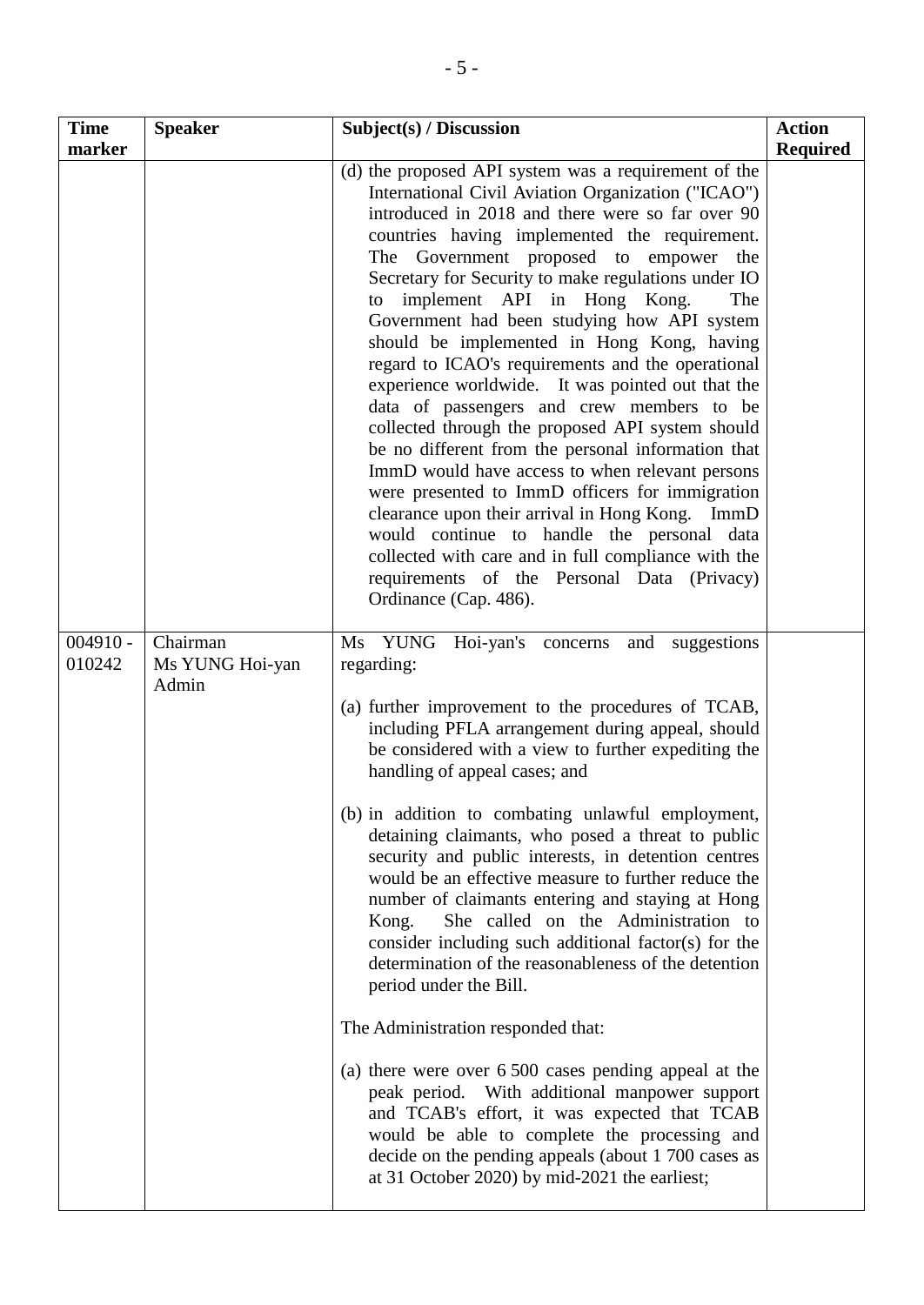| <b>Time</b><br>marker | <b>Speaker</b>                    | Subject(s) / Discussion                                                                                                                                                                                                                                                                                                                                                                                                                                                                                                                                                                                        | <b>Action</b><br><b>Required</b> |
|-----------------------|-----------------------------------|----------------------------------------------------------------------------------------------------------------------------------------------------------------------------------------------------------------------------------------------------------------------------------------------------------------------------------------------------------------------------------------------------------------------------------------------------------------------------------------------------------------------------------------------------------------------------------------------------------------|----------------------------------|
|                       |                                   | (b) PFLA was provided to claimants at ImmD's<br>screening stage. Whether PFLA would continue to<br>be provided during the appeal stage would be<br>assessed by the same lawyer responsible for the<br>previous screening process based on the case merits.<br>Such arrangement was considered to be reasonable<br>and fair to claimants;                                                                                                                                                                                                                                                                       |                                  |
|                       |                                   | (c) in accordance with the prevailing detention policy,<br>ImmD had all along taken into account the threat to<br>public security and the possibility of abscondence<br>when deciding whether to detain or continue to<br>detain a person and as such, these factors were not<br>proposed to be specifically set out in IO.<br>The<br>proposed legislative amendments were drawn up<br>after making reference to current IO and case law in<br>dealing with the detention arrangement for<br>Vietnamese boat-people in the past, which were<br>considered to conform to the high standards of<br>fairness; and |                                  |
|                       |                                   | (d) apart from<br>expediting the repatriation<br>of<br>unsubstantiated<br>claimants, the<br>Administration<br>pointed out that an additional 160 detention spaces<br>would be provided at TGCI for detaining claimants<br>The Administration would<br>in the near future.<br>continue identifying suitable detention facilities for<br>detaining claimants as appropriate.                                                                                                                                                                                                                                     |                                  |
|                       |                                   | Ms YUNG pointed out that the detention arrangement<br>non-refoulement<br>claimants<br>and Vietnamese<br>tor<br>boat-people were not comparable due to different<br>She reiterated her suggestion of<br>circumstances.<br>including whether a claimant would pose a threat to the<br>public security as a factor for determining the<br>reasonableness of the detention period under the Bill.<br>The Administration undertook to further consider the<br>suggestion.                                                                                                                                           |                                  |
| $010243 -$<br>011309  | Chairman<br>Dr Junius HO<br>Admin | Dr Junius HO concurred with Ms YUNG Hoi-yan's<br>view and suggestions.                                                                                                                                                                                                                                                                                                                                                                                                                                                                                                                                         |                                  |
|                       |                                   | Dr HO expressed his view about the handling of<br>non-refoulement claimants in Hong Kong and his<br>suggestions regarding:                                                                                                                                                                                                                                                                                                                                                                                                                                                                                     |                                  |
|                       |                                   | (a) consideration should be given to the discontinuance<br>of issuing recognizance forms to non-refoulement<br>claimants and detaining them in detention centres,                                                                                                                                                                                                                                                                                                                                                                                                                                              |                                  |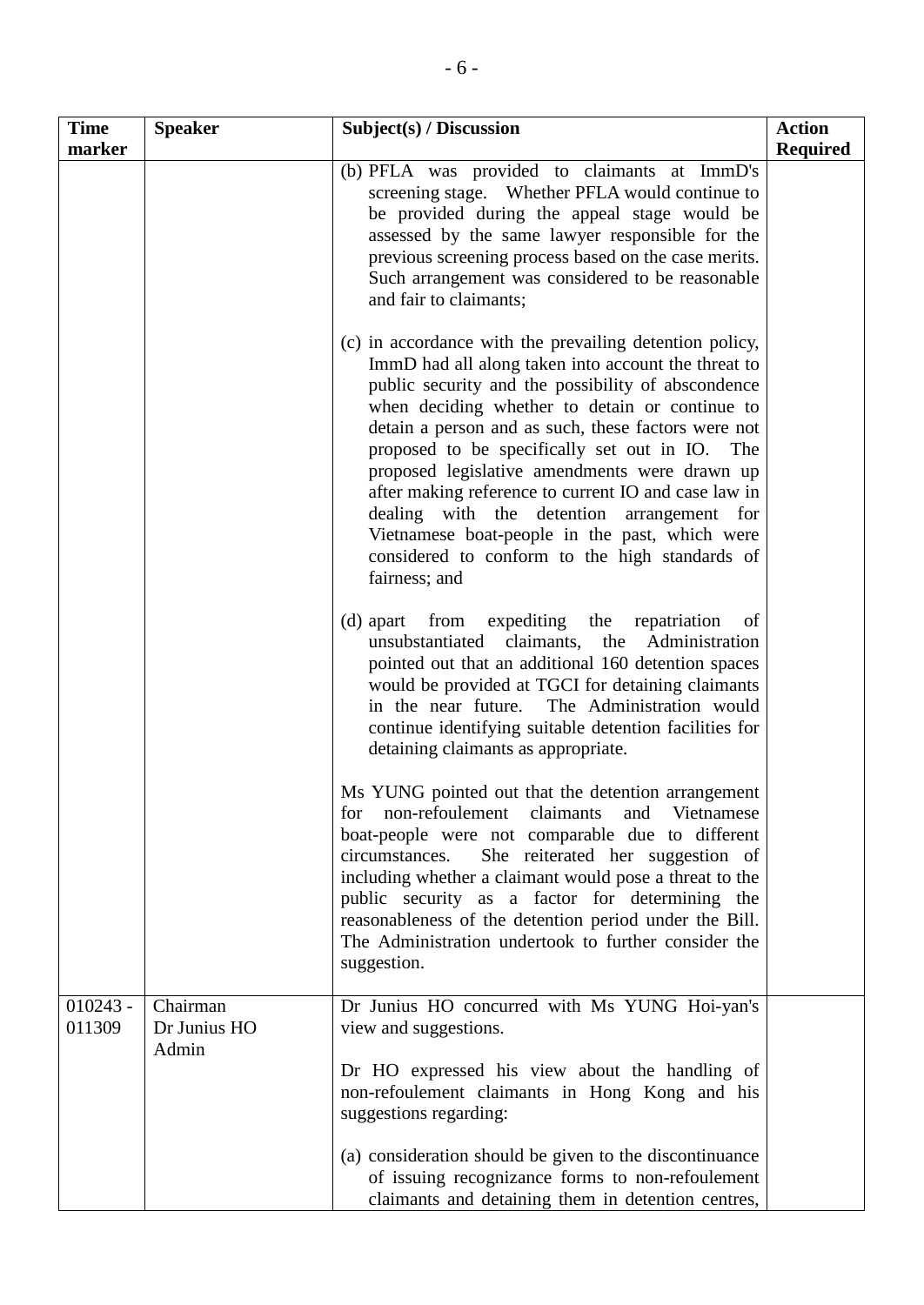| <b>Time</b><br>marker | <b>Speaker</b>                       | Subject(s) / Discussion                                                                                                                                                                                                                                                                                                                                                                                                                                                                                                                                                                                                                                                                                                                                                                                                                                                             | <b>Action</b><br><b>Required</b> |
|-----------------------|--------------------------------------|-------------------------------------------------------------------------------------------------------------------------------------------------------------------------------------------------------------------------------------------------------------------------------------------------------------------------------------------------------------------------------------------------------------------------------------------------------------------------------------------------------------------------------------------------------------------------------------------------------------------------------------------------------------------------------------------------------------------------------------------------------------------------------------------------------------------------------------------------------------------------------------|----------------------------------|
|                       |                                      | where screening process could be conducted<br>The arrangement could reduce the chance<br>thereat.<br>of claimants' delay tactics, expedite the handling of<br>claims, minimize the security risk claimants might<br>have posed to the society, reduce the public<br>expenditure on the handling of claimants, as well as<br>prevent the possibility that the claimants might be<br>lured into committing illegal acts for monetary<br>return;                                                                                                                                                                                                                                                                                                                                                                                                                                       |                                  |
|                       |                                      | (b) if claimants were to be held in detention centres<br>upon arriving at Hong Kong, consideration should<br>given<br>engaging<br>be<br>non-governmental<br>to<br>organizations to organize outdoor activities for<br>claimants on a regular basis; and                                                                                                                                                                                                                                                                                                                                                                                                                                                                                                                                                                                                                             |                                  |
|                       |                                      | (c) whether further amendments would be made to IO<br>regarding the proposed detention of all claimants<br>upon their arrival in Hong Kong.                                                                                                                                                                                                                                                                                                                                                                                                                                                                                                                                                                                                                                                                                                                                         |                                  |
|                       |                                      | The Administration thanked Dr HO for his suggestion<br>and said that the option of setting up detention centres<br>to hold all claimants had been discussed on various<br>occasions including the Subcommittee to Follow Up<br>Issues Relating to the Unified Screening Mechanism for<br>Non-refoulement Claims and carefully considered.<br>The Administration pointed out that the suggested<br>approach involved many challenging issues in respect<br>of readily available land supply, manpower, resources,<br>security and management, etc.                                                                                                                                                                                                                                                                                                                                   |                                  |
| $011310 -$<br>012759  | Chairman<br>Mr Michael TIEN<br>Admin | In response to Mr Michael TIEN's follow-up enquiry<br>regarding whether the Immigration Service were<br>required to apply to the Police for exemption to possess<br>arms, ammunition and weapons (such as rifles), the<br>Administration clarified that while it was ImmD's<br>prerogative to decide on the types of firearms or<br>weapons to be provided to its officers based on<br>operational needs and circumstances, Police's approval<br>for exemption of each individual officer concerned was<br>required for the time being. After the legislative<br>amendment, the licensing requirements under FAO and<br>WO would no longer be applicable to the Immigration<br>Service and hence approval for exemption by the Police<br>would no longer be necessary. Mr TIEN expressed<br>grave reservation about this.<br>Mr TIEN sought further clarification regarding whether |                                  |
|                       |                                      | the proposed legislative amendments to FAO and WO                                                                                                                                                                                                                                                                                                                                                                                                                                                                                                                                                                                                                                                                                                                                                                                                                                   |                                  |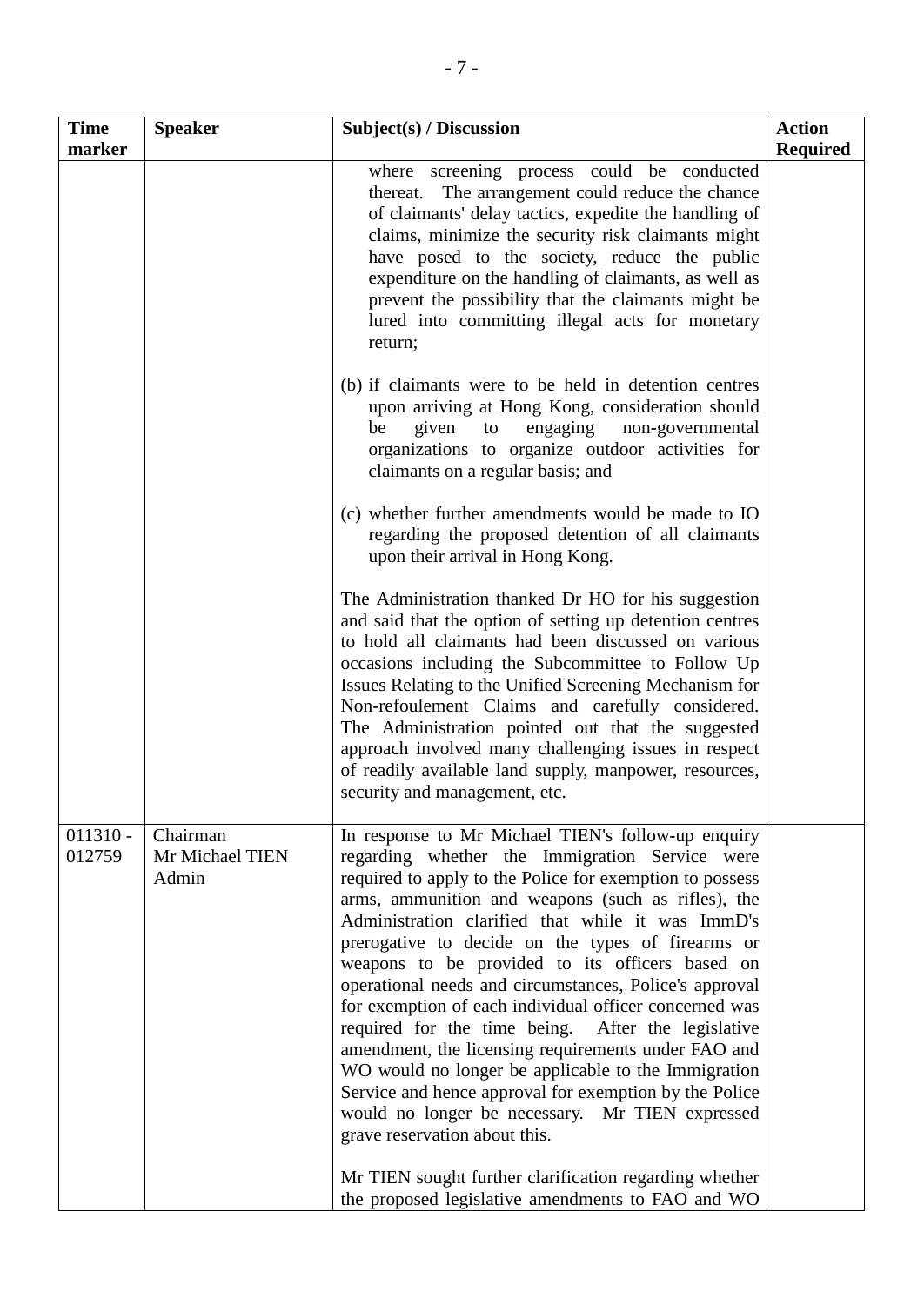| <b>Time</b><br>marker | <b>Speaker</b>                   | Subject(s) / Discussion                                                                                                                                                                                                                                                                                                                                                                                                                                                                                                                                                                                                                                                                                                                                                                                                                                                                                                                                                                                                                                                                                                                                                            | <b>Action</b><br><b>Required</b> |
|-----------------------|----------------------------------|------------------------------------------------------------------------------------------------------------------------------------------------------------------------------------------------------------------------------------------------------------------------------------------------------------------------------------------------------------------------------------------------------------------------------------------------------------------------------------------------------------------------------------------------------------------------------------------------------------------------------------------------------------------------------------------------------------------------------------------------------------------------------------------------------------------------------------------------------------------------------------------------------------------------------------------------------------------------------------------------------------------------------------------------------------------------------------------------------------------------------------------------------------------------------------|----------------------------------|
|                       |                                  | would be merely confined to officers deployed at CIC<br>and other detention centres. The Administration<br>reiterated that ImmD would decide on the types of<br>firearms or weapons to be provided to its officers based<br>on operational needs and circumstances. Mr TIEN<br>dissatisfaction to the Administration's<br>expressed<br>response.                                                                                                                                                                                                                                                                                                                                                                                                                                                                                                                                                                                                                                                                                                                                                                                                                                   |                                  |
|                       |                                  | In view of the difficulties to arrange suitable<br>interpreters as requested by some claimants, Mr TIEN<br>asked whether consideration would be given to<br>adopting virtual screening so that a suitable interpreter<br>could provide service online. The Administration<br>advised that the option had been explored but had not<br>been further pursued due to the confidentiality<br>requirement under the current screening mechanism and<br>the issue of cyber security. The Administration further<br>pointed out that with the appointment of 11 interpreters<br>on non-civil service contract terms plus some<br>outsourcing services, the challenges in screening<br>language had been improved. Besides, in some<br>special cases where claimants had special needs (such<br>as emotional issues), ImmD had been processing those<br>claims by way of written representations through the<br>lawyers under PFLA to the claimants, instead of<br>carrying out face-to-face screening interviews. Hence,<br>for claimants who insisted on using rare tribal dialects,<br>written representation could be an option if no suitable<br>interpreter could be engaged timely. |                                  |
| $012800 -$<br>013235  | Chairman<br>Mr Paul TSE<br>Admin | Given the current challenges faced by frontline ImmD<br>officers in the handling of non-refoulement claims,<br>Mr Paul TSE considered that the proposed legislative<br>amendments reasonable, despite the fact that it might be<br>slightly favourable to ImmD in some respects (such as<br>directing a claimant to communicate in a language that<br>ImmD reasonably considered the claimant was able to<br>understand). He also considered that granting ImmD<br>with the same power as other disciplinary services in<br>the possession of firearms and ammunitions for their<br>execution of duties as a fair and sensible measure.<br>Administration<br>thanked<br>Mr<br><b>TSE</b><br>The<br>his<br>for<br>understanding and briefed the meeting of the historical<br>background on why ImmD had not been included as of<br>the departments authorized to possess firearms and<br>weapons on behalf of the Government under FAO and<br>WO in the past.                                                                                                                                                                                                                       |                                  |